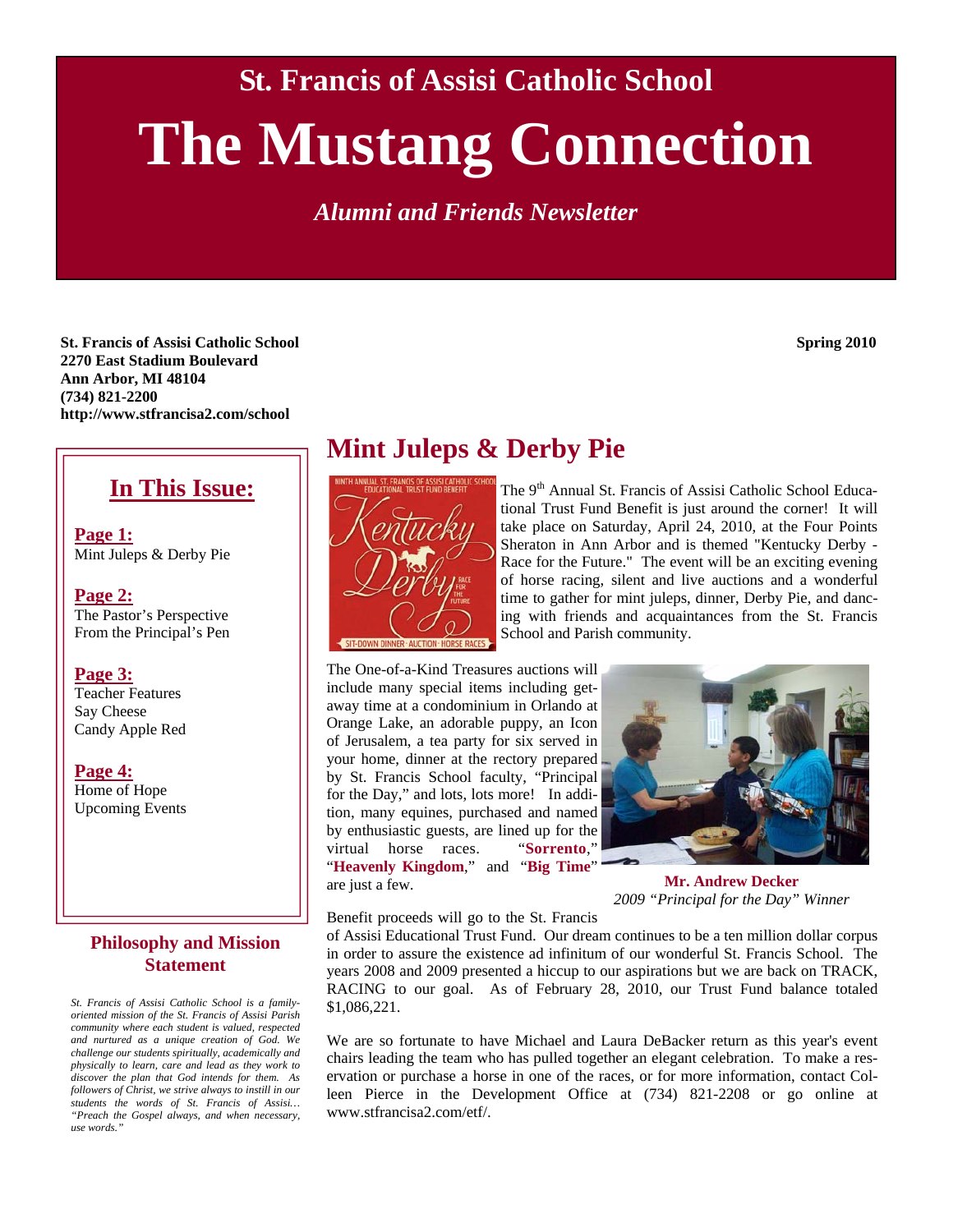# **The Pastor's Perspective**







| 100,000 |  |
|---------|--|
| 90,000  |  |
| 80,000  |  |
| 70,000  |  |
| 60,000  |  |
| 50,000  |  |
| 40,000  |  |
| 30,000  |  |
| 20,000  |  |
| 10,000  |  |
|         |  |
|         |  |

Our 2009-2010 Annual School Appeal, *"Our Faithful Journey,"* is nearing its completion. This year's proceeds will go towards essentials including classroom textbooks and materials, school building improvements, need-based tuition assistance and pay for teachers. These are fundamental to operations.

As you can see from the goal thermometer on the left, the Appeal has raised about 60% of its \$100,000 goal to date. If you missed an earlier request to help the Appeal, I now invite you to invest in Catholic education at St. Francis School by making a donation with the enclosed envelope, or online at www.stfrancisa2.com/appeal.

As you may know, development fund raising covers about 10% of our school's operating costs and enables St. Francis to maintain the lowest tuition among area Catholic schools. Your continued sup-

port is very important. Please help us if you can.

Whether you're a past St. Francis School parent, a grandparent, an alum, or someone who cares deeply about Catholic education, you have a special bond with our community. I pray you will honor that bond through your support of our School Appeal with a gift that is uplifting to you.

Most Sincerely,

Fr. Jim McDougall Pastor

# **From the Principal's Pen**





Dear Friends of St. Francis of Assisi School,

This year's national Catholic Schools Week theme, "Celebrate Service," brings to light one of the many strengths of St. Francis of Assisi School. The decision was made two years ago to devote the entire school year to one agency in order for the students to fully embrace and learn about the needs and services of each program.

Last year, we devoted the year to a global project, Home of Hope, which is an orphanage for girls in southern India. Each class raised money to build a playground for the girls at Home of Hope. A total of \$8,000 was earned! This project had such a positive impact on our community that the grandparents of one of our school families are going to visit Home of Hope this spring. See the pictures on the back cover.

This year we have been focusing on local needs through Catholic Social Services (CSS) here in Ann Arbor.

- For Advent we focused our projects on serving our veterans at the Veteran's Hospital in Ann Arbor.
- After Christmas our  $6<sup>th</sup>$  grade raised \$1,400 in a "Spare Change Drive" for Haitian earthquake victims.
- In February our  $2<sup>nd</sup>$  graders collected baby food and other small items for the CSS Food Pantry.
- During Lent we held a school-wide food drive to fill food pantry shelves at CSS and Food Gatherers.

As we often sing together at our school Masses, "Go Make a Difference," we at St. Francis of Assisi School strive to put these words into action every day. Our school Masses are held every Friday at 8:15 a.m. Please join us sometime and I think you will leave feeling refreshed and filled with joy from celebrating with our wonderful students. God Bless You!

In Christ's Peace,

Ms. Sara Collins Principal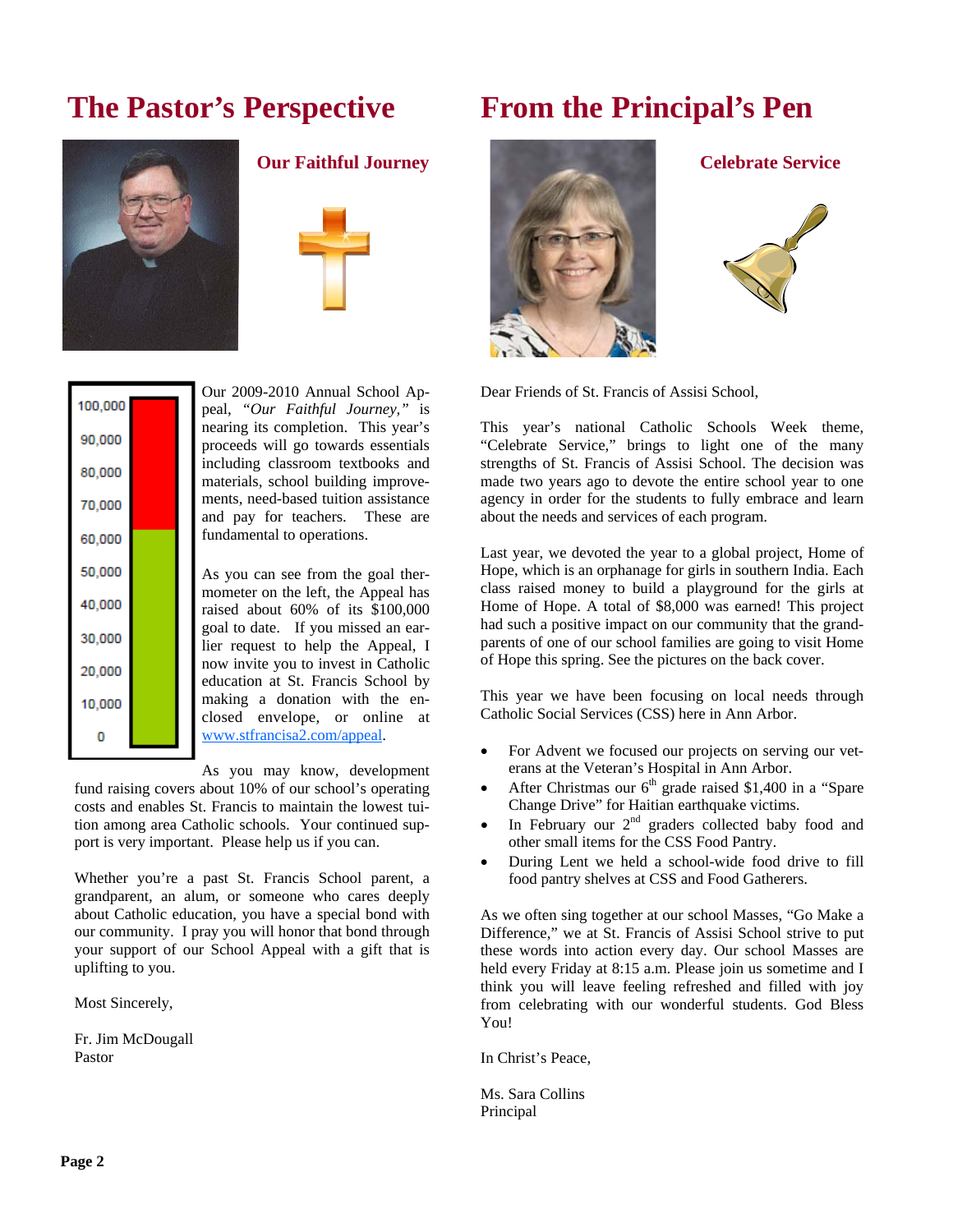### **Teacher Features**

On the last day of the 2009-2010 school year, our community will bid farewell to two incredible teachers. Together, they have served our students and witnessed God's love to them for 39 years. Mrs. Carlyn Boivin and Mrs. Vicki Hatch will retire on June 9, 2010.



of service to St. Francis School, Mrs. Boivin has shown her dedication to her students in countless ways. From her absolute love of poetry, which she passionately passes on to all of her  $1<sup>st</sup>$ -grade students, to the gentle guidance she shares with many children on their first "full day" of school, Mrs. Boivin has been a remarkable teacher, leader, and steward to all 1st graders that pass through her classroom.

During her unyielding 24 years

**Mrs. Boivin** 

Termed a "Miracle Worker" by Principal Ms. Collins, Mrs. Boivin exudes her dedication every morning as she greets her eager 1st graders outside and leads them into her world of reading, writing, and, of course, poetry. When speaking with her about her up-coming retirement, Mrs. Boivin's optimistic attitude prevails in one of her favorite quotes, *"Don't cry because it's ended, smile because it happened."* 

- Dr. Seuss

Now, Mrs. Boivin moves on to focus on two of her other "loves" … spending time with her grandchildren and creating beautiful dollhouses. Even though she'll be away from our building, you can stay in touch with her through email at cmaboivin@yahoo.com. Mrs. Boivn welcomes notes from you!



For 15 years, Mrs. Hatch has dedicated herself to guiding and teaching St. Francis Middle-School students. When asked about her, her students and colleagues quickly note her warmth and outstanding commitment. As Ms. Collins said, *"Mrs. Hatch is one of the great educators of St. Francis; she has always been willing to help a child in need."* Mrs. Hatch set high academic standards for her  $7<sup>th</sup>$  and  $8<sup>th</sup>$ grade students; yet, they were al-

**Mrs. Hatch** 

ways accompanied by her wonderful smile. Mrs. Hatch will be dearly missed by the students and staff at St. Francis School. Now, she'll have time to enjoy her cottage by the lake.

Congratulations, good luck and farewell Mrs. Boivin and Mrs. Hatch. We believe God has a special place in heaven for both of you!

# **Say Cheese**





**Claudia Maguire Maria Maguire** 

Each year the St. Francis School Car Raffle includes many exciting prizes for top ticket selling families. In 2009, Fr. John Linden volunteered to prepare lunch - grilled cheese sandwiches specifically - in the classrooms of a winning family. The Maguire family selected that prize. So, recently, Fr. John slipped on his personalized apron to prepare grilled cheese sandwiches for all of the students in classrooms 5B and 7A.



As the Maguire girls wrote, *"Having a grilled cheese lunch with Fr. John was a GREAT experience that we'll never forget. We were amazed that he could provide us with physical nourishment as well as spiritual nourishment. Even better than the food were Fr. John's jokes and riddles. Although we knew most of them, it was so fun hearing them from a priest. Fr. John kept our class well entertained, as always. And, his sandwiches were almost as good as his homilies."* 

**Master Chef Fr. John** 

#### **Win a Ford Taurus**

The **Gene Butman Ford** car raffle kicked-off on March 8 with a fun assembly in the St. Francis School gym. It included an "Olympic" curling match between a teacher and student team. The student team accumulated the highest score, so each young athlete won a gold medal in honor of their achievement!

Now, every school family is striving to sell their 15 books of raffle tickets to help us achieve our \$70,000 goal. This year, the grand prize for the car raffle is a two-year lease of a 2010 Candy Apple Red Ford Taurus, or \$6,000. **Ken Butman** of Gene Butman Ford has generously donated the grand prize again. God bless him for his unwavering faith in, and support of, our school!

For more information on the car raffle, call Colleen Pierce in the St. Francis School Development Office at 734/821-2208.